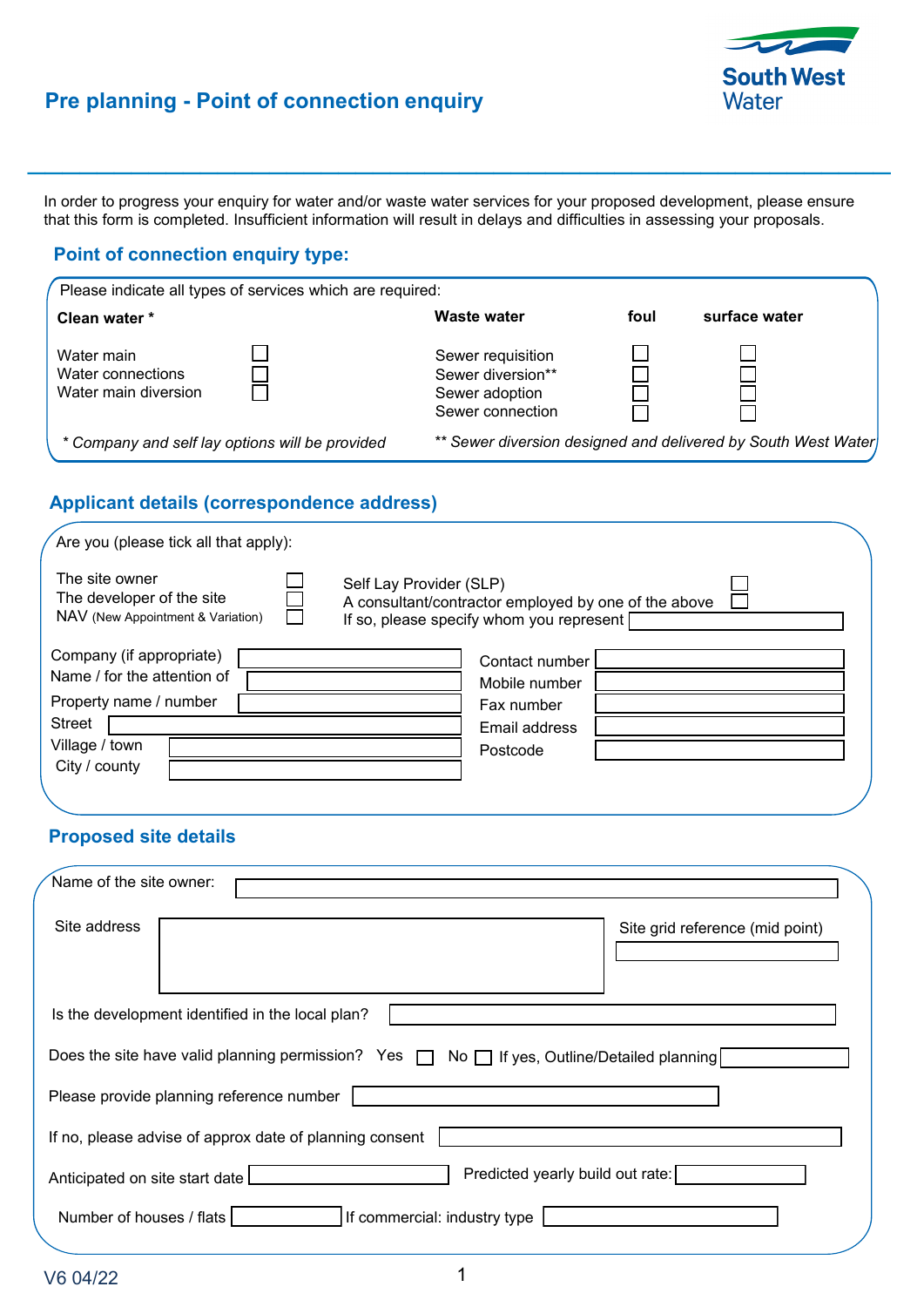

# **Clean water and waste water details**

| Previous site use<br>Greenfield: Yes $\Box$ No $\Box$                                                                                                                                                                | Brownfield: Yes $\Box$ No $\Box$                                                                                        |
|----------------------------------------------------------------------------------------------------------------------------------------------------------------------------------------------------------------------|-------------------------------------------------------------------------------------------------------------------------|
| If Brownfield, does the site have existing connections Yes $\Box$ No $\Box$                                                                                                                                          |                                                                                                                         |
| If yes, please provide water meter serial number:                                                                                                                                                                    |                                                                                                                         |
| <b>Waste Water - FOUL</b><br>Proposed discharge rate - litres per second<br>(only required if non-domestic or requires pumping)<br><b>Waste Water - SURFACE WATER</b>                                                |                                                                                                                         |
| Can a SUDS system (including soakaways) be utilised?<br>If no, please indicate proposal for removing surface water in line with Surface Water<br>Run-off Destination Hierarchy with supporting evidence:             | Yes $\Box$ No $\Box$                                                                                                    |
| Please note: most SUDS features are not currently adoptable.                                                                                                                                                         |                                                                                                                         |
| Surface water sewer requisition - percentage of domestic run off from the site:                                                                                                                                      |                                                                                                                         |
| <b>Clean Water</b>                                                                                                                                                                                                   |                                                                                                                         |
| Size of connection(s) required                                                                                                                                                                                       |                                                                                                                         |
| Anticipated peak flow rate                                                                                                                                                                                           | Anticipated continuous flow rate                                                                                        |
| <b>Charges</b>                                                                                                                                                                                                       |                                                                                                                         |
|                                                                                                                                                                                                                      |                                                                                                                         |
|                                                                                                                                                                                                                      | Listed below are the charges for Point of Connection enquiries inclusive of VAT. Please tick the option(s) you require. |
| Clean potable water - Contestable*                                                                                                                                                                                   | £100.00                                                                                                                 |
| The company will provide:                                                                                                                                                                                            |                                                                                                                         |
| Copy of the public records<br>Point of connection<br>Desk-top estimate of charges                                                                                                                                    |                                                                                                                         |
| Waste water (foul and/or surface water) - Contestable*<br>The company will provide:<br>Copy of the public records<br>Point of connection<br>Desk-top estimate of charges                                             | £100.00                                                                                                                 |
| Validation charge - Non-contestable*                                                                                                                                                                                 | £31.00<br>$\mathbf{L}$                                                                                                  |
| The company will provide a letter or email to confirm the point of connection is correct.<br>The information will be provided within 21 calender days of receipt of full application.<br>The day of receipt is day 0 |                                                                                                                         |
| Full payment must be received before we can process your enquiry.                                                                                                                                                    |                                                                                                                         |
| How to pay:<br>Online payment - https://newconnectionsappform.southwestwater.co.uk/                                                                                                                                  |                                                                                                                         |
| Alternative payment options can be found on our website:<br>https://www.southwestwater.co.uk/developer-services/water-services-and-connections/pre-<br>development-services/                                         |                                                                                                                         |
| V6 04/22                                                                                                                                                                                                             | 2                                                                                                                       |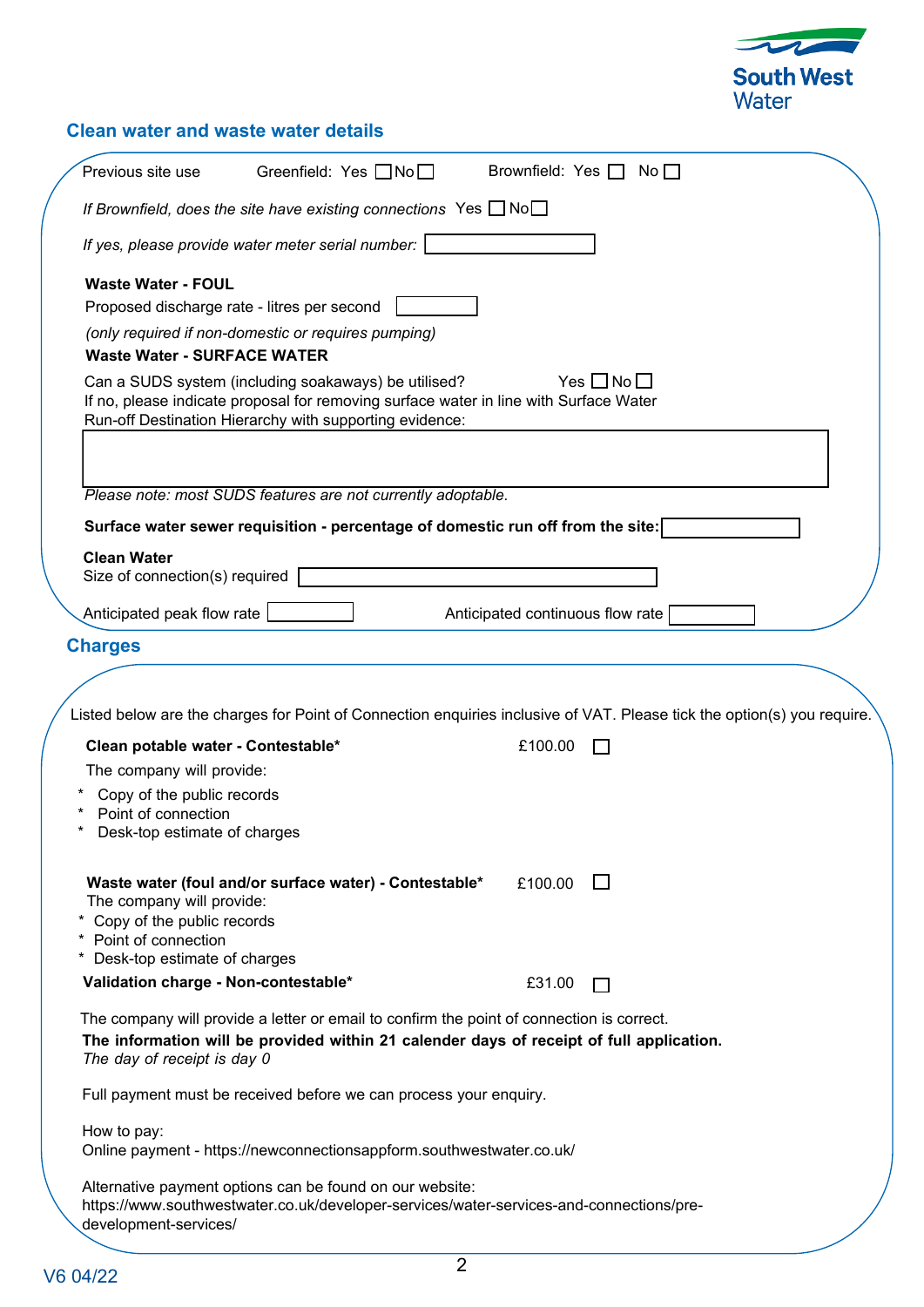### **Pre Planning: charging arrangements information**

The pre planning process provides the customer with the point of connection for the site they are looking to develop and a budget estimate of the costs to supply them. Further information regarding this process can be located in the New Connections and Developer Services - Charging Arrangements 2021-22.

#### **www.southwestwater.co.uk/developerservices**

- **\* Contestable activity: the review can be undertaken by you/your contractor/your consultant.**
- **\* Non-contestable activity: the review can only be undertaken by the company.**

Other options for connection:

If the customer wishes for the company to investigate the possibility of connecting to another main or sewer which does not fulfill the criteria for options above and requires hydraulic modelling, the company will look for the customer to fund the work.

On request for this service, the company will provide a quote for the work and payment will be required before any work is undertaken. As part of the quote, timescales will be provided on when the customer can expect to receive the outcome of the work.

### **Please indicate below the type of property**

**New domestic dwelling** – civil engineering services provided in the course of construction of a building designed as a new dwelling or number of dwellings

**New commercial building**

**Existing residential / commercial buildings**

### **Checklist**

Site location plan (scale 1:1250 or larger) *The plan must indicate* 

- *North point*
- *Proposed entrance to the site*
- *Proposed water main entry point*

#### **Water main or sewer diversion**

 Site plan (1:500 or larger) showing proposed development *The plan must indicate* 

- *Boundary of area to be developed to be marked*
- *North point*
- *Proposed water main entry point*

 $\Box$  Payment

**Note: Failure to include any of the requested information will result in delays or return of the incomplete application.**